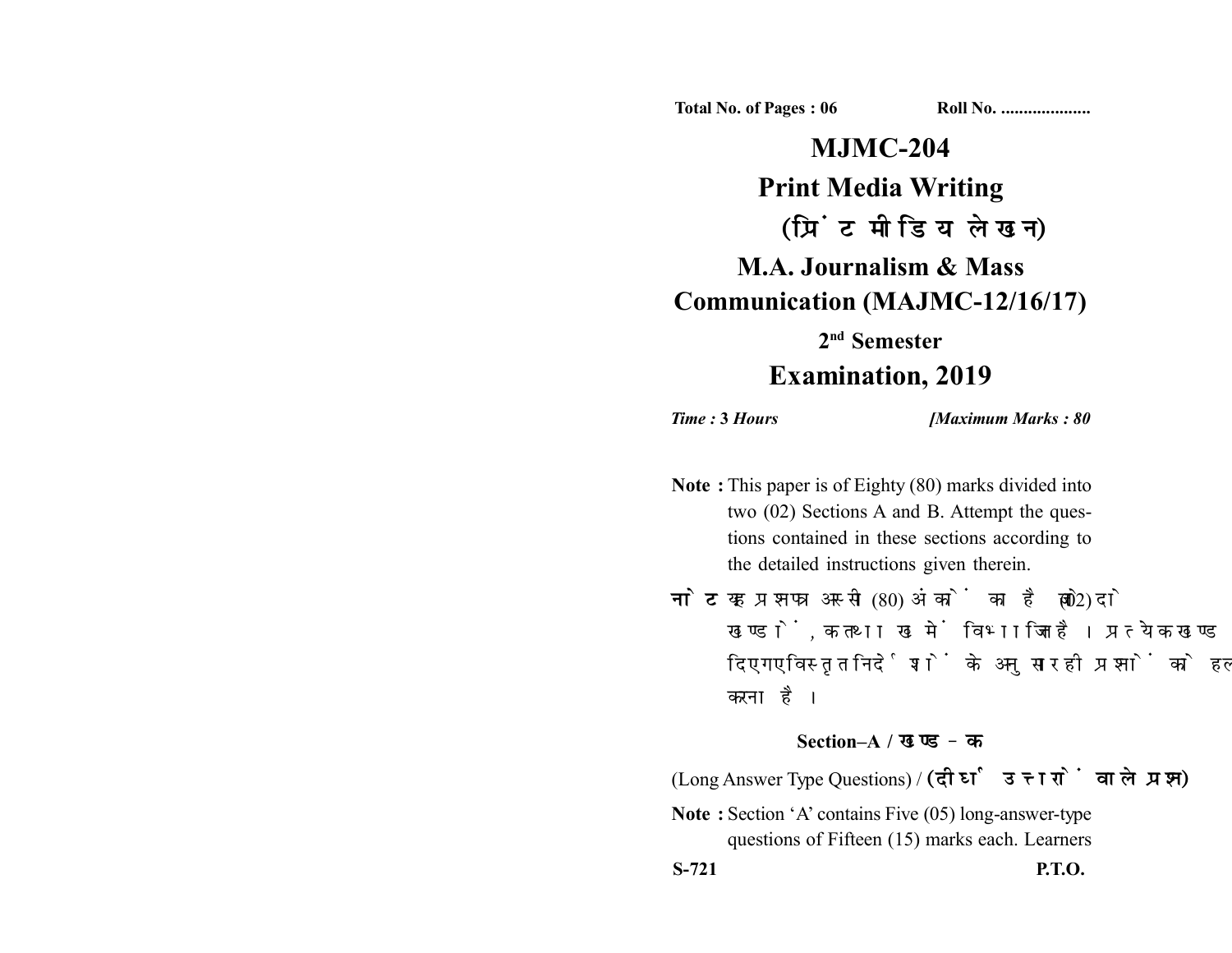देश के किसी एक मशहर पत्रकार के जीवन और कामों पर रोशनी डालिए।

5. "Newspapers of Uttarakhand are getting disconnected from the public issues." Show your opinion on the statement.

"उत्तराखंड के समाचार पत्र जनता के मुद्दों से कटते जा रहे हैं?" इस टिप्पणी पर अपनी राय जाहिर कोजिए।

## **Section–B /**

(Short-Answer-Type Questions) / (लघु उत्तरों वाले प्रश्न)

- **Note :** Section 'B' contains Eight (08) short-answertype questions of Seven (07) marks each. Learners are required to answer any Five (05) questions only. **(5×7=35)**
- नोट: खण्ड'ख'में आठ (08) लघु उत्तरों वाले प्रश्न दिये गये हैं, प्रत्येक प्रश्न के लिए सात (07) अंक निर्धारित हैं। शिक्षार्थियों को इनमें से केवल पाँच (05) प्रश्नों के उत्तर देने हैं।
	- 1. Illustrate the difference between gossip and news.

गप्पबाजी और समाचार में क्या फर्क है? समझाइए।

2. Does subjectivity of the journalist influence news reporting? Discuss.

क्या पत्रकार की वस्तुगतता समाचार रिपोर्टिंग को प्रभावित करती है. चर्चा कीजिए।

3. What are the determinants of news value? Describe.

समाचार मूल्य के निर्धारक तत्व क्या हैं? चर्चा कीजिए।

- 4. What are the alternative ways of news writing against inverted pyramid style? इनवर्टेड पिरामिड शैली के विपरीत समाचार लेखन के वैकल्पिक रास्ते कौन से हैं?
- 5. How does Indian little magazines play their role in the Indian democracy? लघु पत्रिकाएँ भारतीय लोकतंत्र में अपनी भूमिका किस तरह निभाती हैं?
- 6. Write an editorial for a daily newspaper on any current issue.

किसी दैनिक अखबार के लिए हाल-फिलहाल के किसी मुदुदे पर संपादकीय लिखिए।

**S-721 P.T.O. S-721**